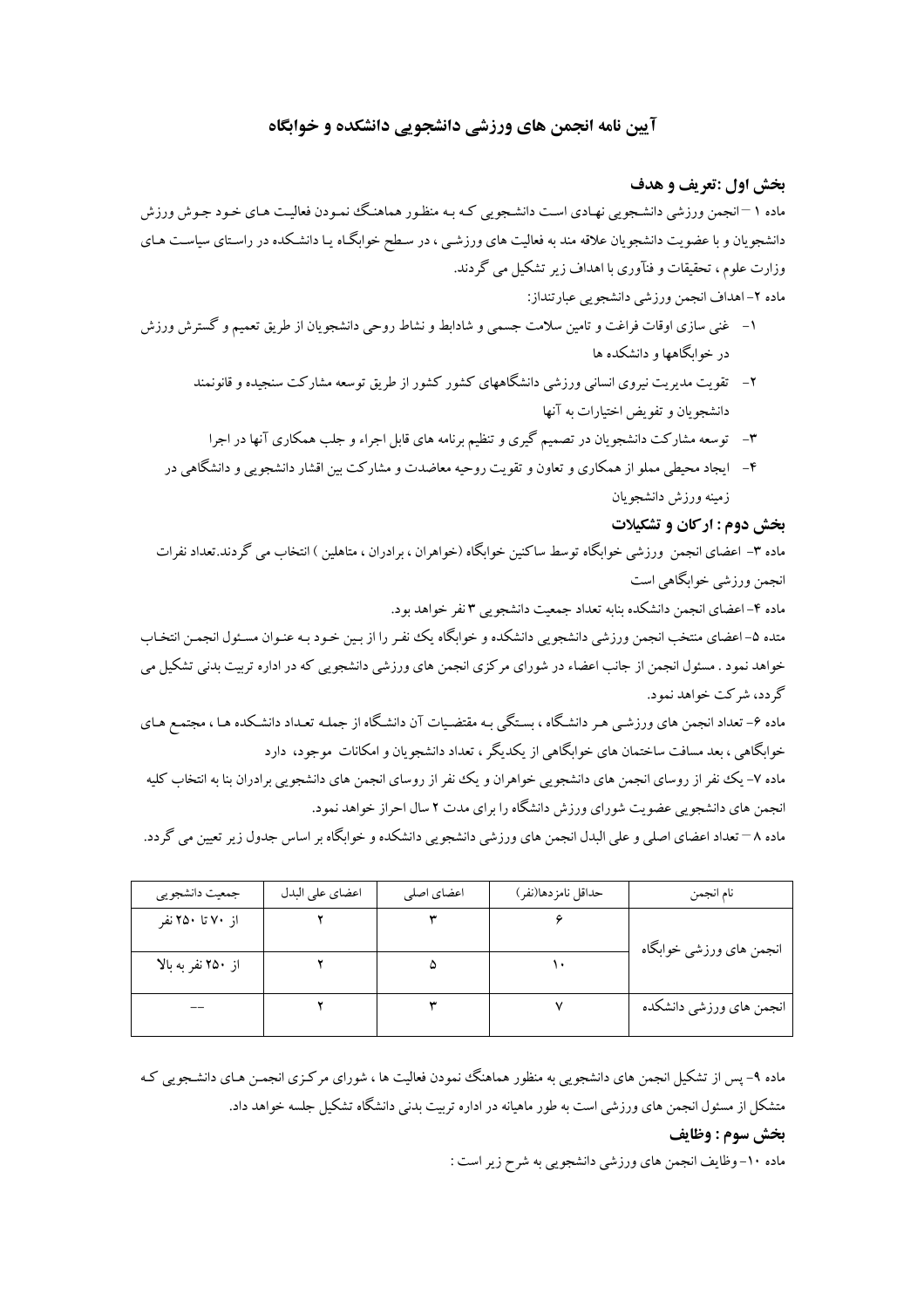الف ) تنظیم و تدوین برنامه های پیشنهادی انجمن ، مبنی بر نظر سنجی و علایق دانشجویان دانشکده یا خوابگاه و ارایه به مدیریت تربیت بدنی برای تصویب در شورای ورزش دانشگاه ب) پیش بینی و اجرای برنامه های تفریحی ، ورزشی ، نمایشی ، بومی و محلی با توجه به شرایط و مقتضیات دانشکده یا خوابگاه ج ) پیش بینی و ایجاد پایگاههای شادابی و تندرستی ورزش صبحگاهی در خوابگاههای دانشجویی و انتخاب مربیان یـا دانشـجویان خبره برای هدایت امور پایگاهها. د) همکاری با انجمن های ورزشی تخصصی دانشگاه در برگزاری مسابقات دانشگاهی و پیش بینی و اجرای برنامه ها و مسابقات ورزشی در سطح خوابگاه یا دانشکده ه ) ارائه برنامه پیشنهادی و نحوه اداره ، حفظ و حراست اماکن و فضاها و امکانات موجود توسط دانشجویان درون خوابگاهها و دانشكده ها و ) شناسایی بررسی و پیشنهاد فضاها و امکانات مستعد برای توسعه اماکن ورزشی دانشکده ها و خواںگاهها ز ) تعیین اقلام ووسایل ورزشی مورد نیاز ورزش خوابگاه یا دانشکده و ارایه آن به تربیت بدنی ، جهت مساعدت در حد مقررات ح ) ارائه طرحههای اصلاحی و تکمیلی جهت بهره وری هرچه بیشتر از فضاها و امکانات ط ) جلب مشارکت دانشجویان برای برگزاری برنامه های ورزش درون دانشکده و درون خوابگاه ی ) انتخاب دانشجویان خبره و داوطلب برای قضاوت در رقابت های درون دانشکده و درون خوابگاه ک ) پیش بینی شیوه تبلیغات و اطلاع رسانی جذاب و انگیزاننده به منظور تشویق و ترغیب دانشجویان ، جهت مشارکت در برنامه ها ل ) انتقال مشکلات و تنگناهای ورزشم دانشکده و خوابگاه به اداره تربیت بدنی دانشگاه و پیگیری جهت مرتفع نمودن آنها در حد مقدورات دانشگاه م ) پیگیری جهت سوق دهی بودجه ، توسط مسئولین ذیربط دانشگاهها به فعالیت های ورزشی درون خوابگاهی و درون دانشکده ای ، ضمن هماهنگی با مدیریت تربیت بدنی دانشگاه . ن ) تشکیل مستمر جلسات انجمن به منظور بحث و تبادل نظر پیرامون امور مربوط به ورزش خوابگاه و دانشکده در حیطه وظایف انجمن س ) ارایه گزارش عملکرد در خصوص فراگیر نمودن ورزش خوابگاه یا دانشکده ، ضمن اعلام آمار فعالیت ها و نفرات تحت يو شش ع ) تشویق دانشجویان مشارکت کننده در فعالیت های ورزشی به استفاده از بیمه های ورزشی یا دانشجویی ف ) آشنا نمودن دانشجو پان با تنگناها و واقعیت های موجود در ورزش دانشگاه بخش چهارم : شرايط عضويت دانشجويان ماده ١١- شرايط اعضاي انجمن دانشجويي عبارتنداز : الف ) نداشتن حکم قطعی در کمیته های انضباطی دانشگاهها و مراکز آموزش عالی در زمینه های آموزشی و اخلاقی ب ) داشتن تبحر و تجربه ، در یکی از رشته های ورزشی ج) در زمان انتخابات ، دانشجو پانی که در نیمسال آخر سال تحصیلی خود هستند ، نمی توانند نامزد عضویت در انجمن باشند. د) برای عضویت در انجمن ورزشی خوابگاه ، اسکان دانشجویان در خوابگاه ضروری است . ه ) هر دانشجو مجاز است فقط در یکی از انجمن های ورزشی عضویت داشته باشد( عضویت در شوراهای صنفی و سایر تشکل ها و انجمن های علمی و فرهنگی بلامانع است ) بخش ينجم : انتخابات ماده ١٢- اولین دوره انتخابات انجمن دانشجویی ، توسط معاونت دانشجویی و فرهنگی و مـدیریت تربیـت بـدنی انجـام مـی شـود. اعضای انجمن ورزشی هر دانشکده یا خوابگـاه ، مسـئولیت برگـزاری انتخابـات دوره بعـد را تحـت نظـارت معاونـت دانشـجویی و

فرهنگی و مدیریت تربیت بدنی دانشگاه عهده دار خواهند بود.